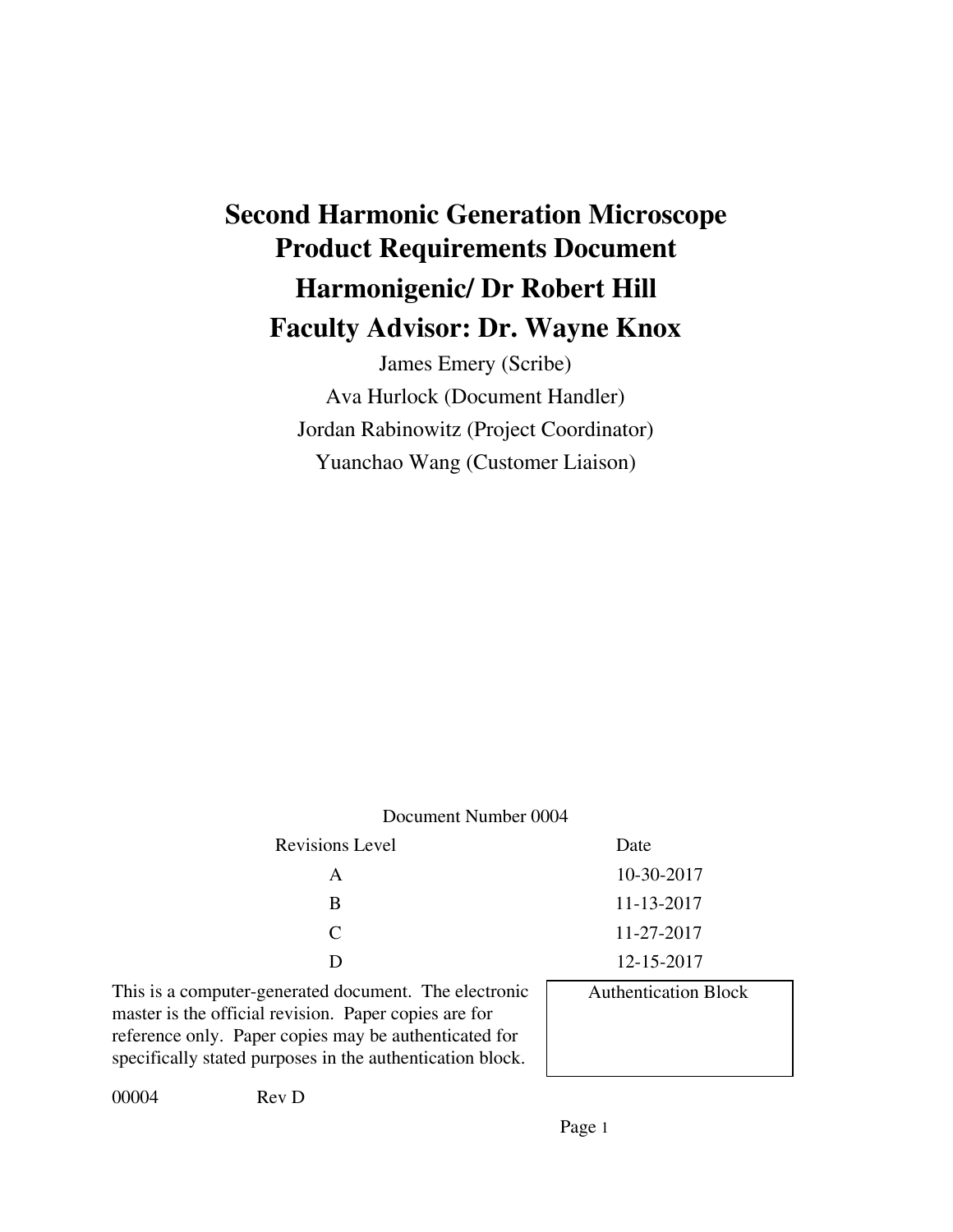## **Table of Contents:**

| Vision:                        | 4              |
|--------------------------------|----------------|
| <b>Environment:</b>            | $5\phantom{1}$ |
| <b>Regulatory Issues:</b>      | $5\phantom{1}$ |
| <b>Fitness for use:</b>        | 6              |
| <b>Planned Testing Tracks:</b> | 8              |
| <b>References</b>              | 11             |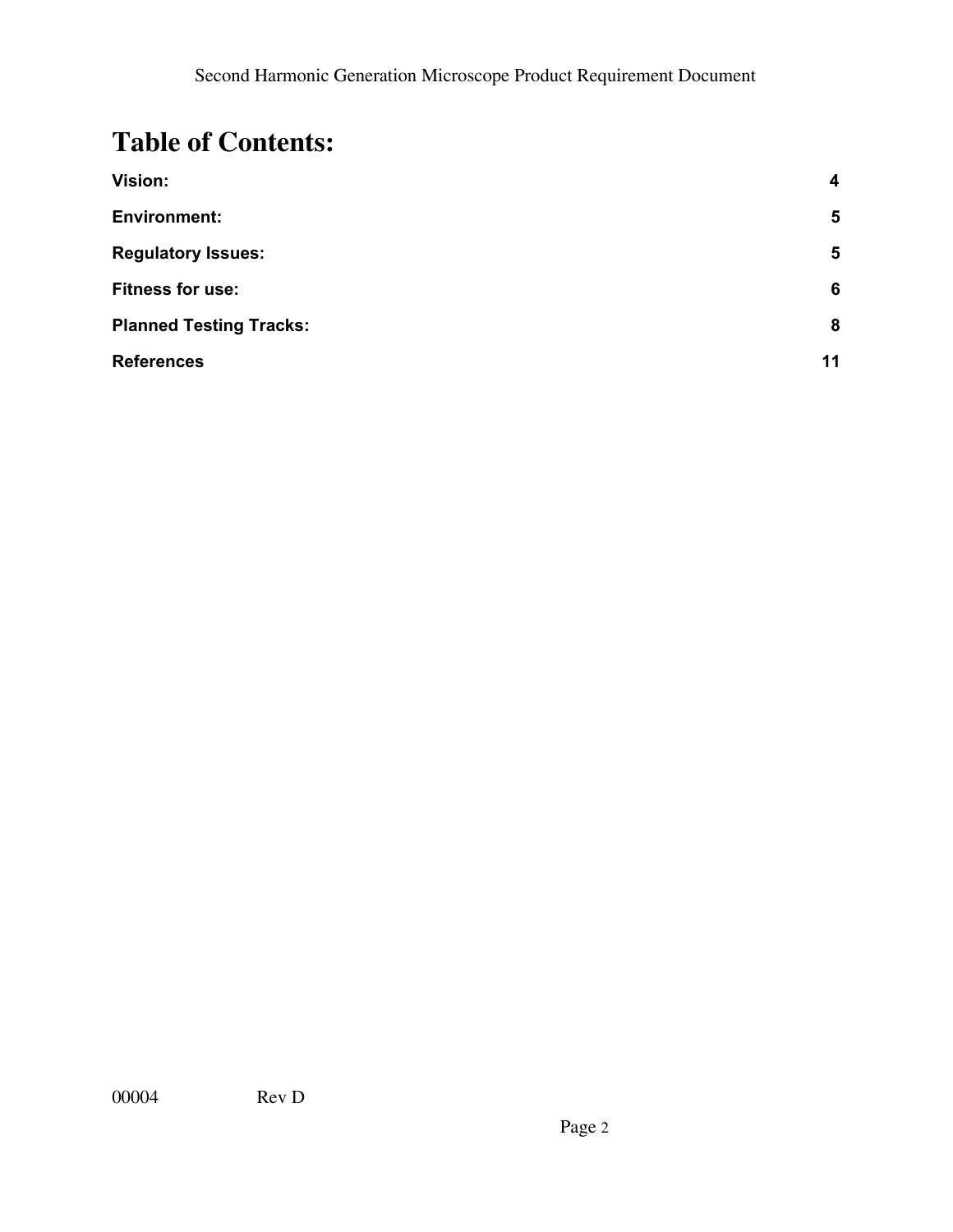## Second Harmonic Generation Microscope Product Requirement Document

|               | Rev Description    | Date       | Authorization |
|---------------|--------------------|------------|---------------|
| $\mathsf{A}$  | <b>Initial PRD</b> | 10-30-2017 | AH            |
| B             | PRD <sub>2</sub>   | 11-13-2017 | AH            |
| $\mathcal{C}$ | PRD <sub>3</sub>   | 11-27-2017 | AH            |
| D             | <b>PRD</b> Final   | 12-15-2017 | AН            |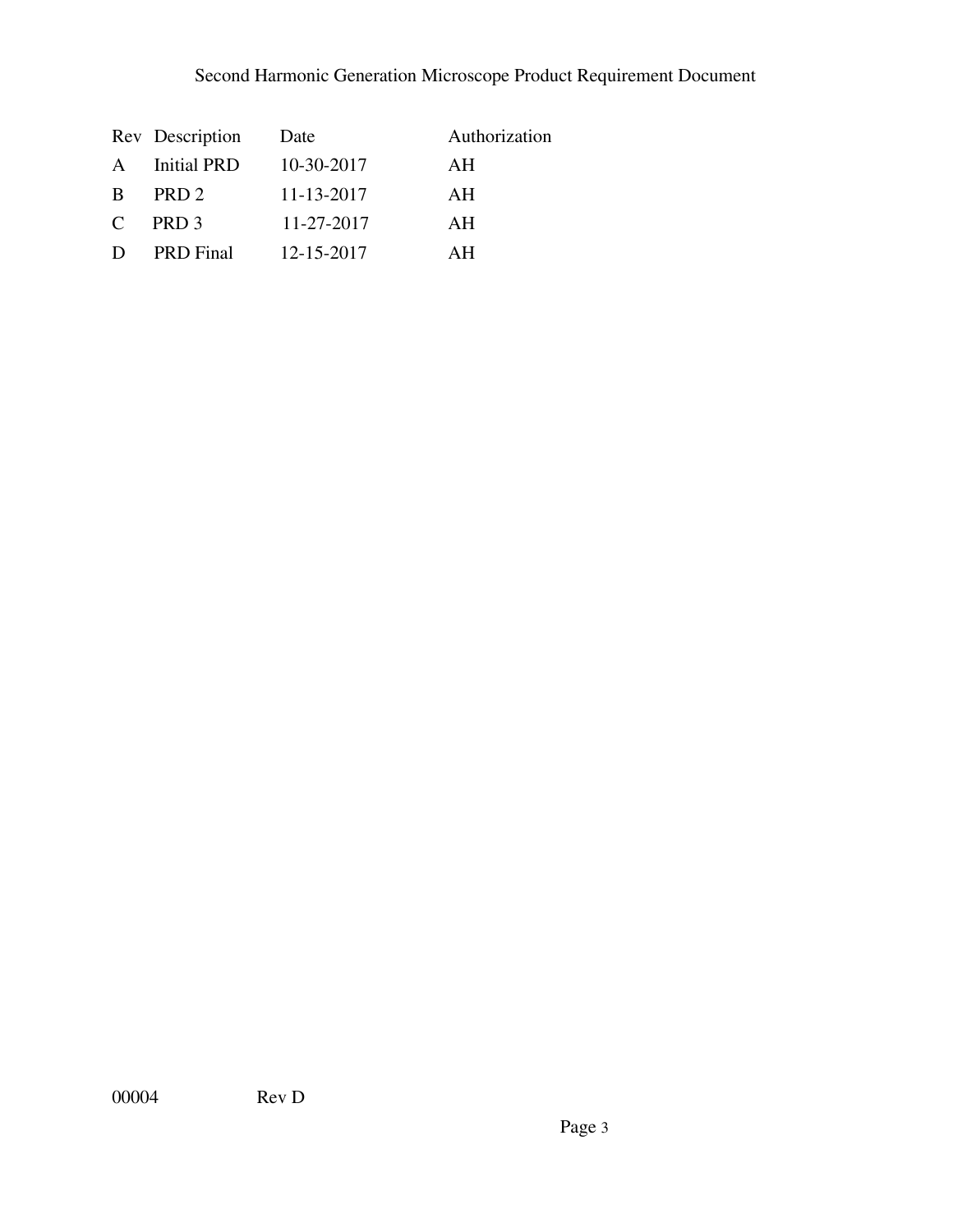## **The SHG microscope design is based on inputs from our customer, Dr Robert Hill, faculty advisor Dr Wayne Knox, and customer advisor Dr Ed Brown.**

## <span id="page-3-0"></span>**Vision:**

The product is a prototype system for scanning and predicting metastasis in breast cancer cells.



**Figure 1.** An example SHG microscopy setup with illumination light (red) and SHG signal  $(blue).<sup>1</sup>$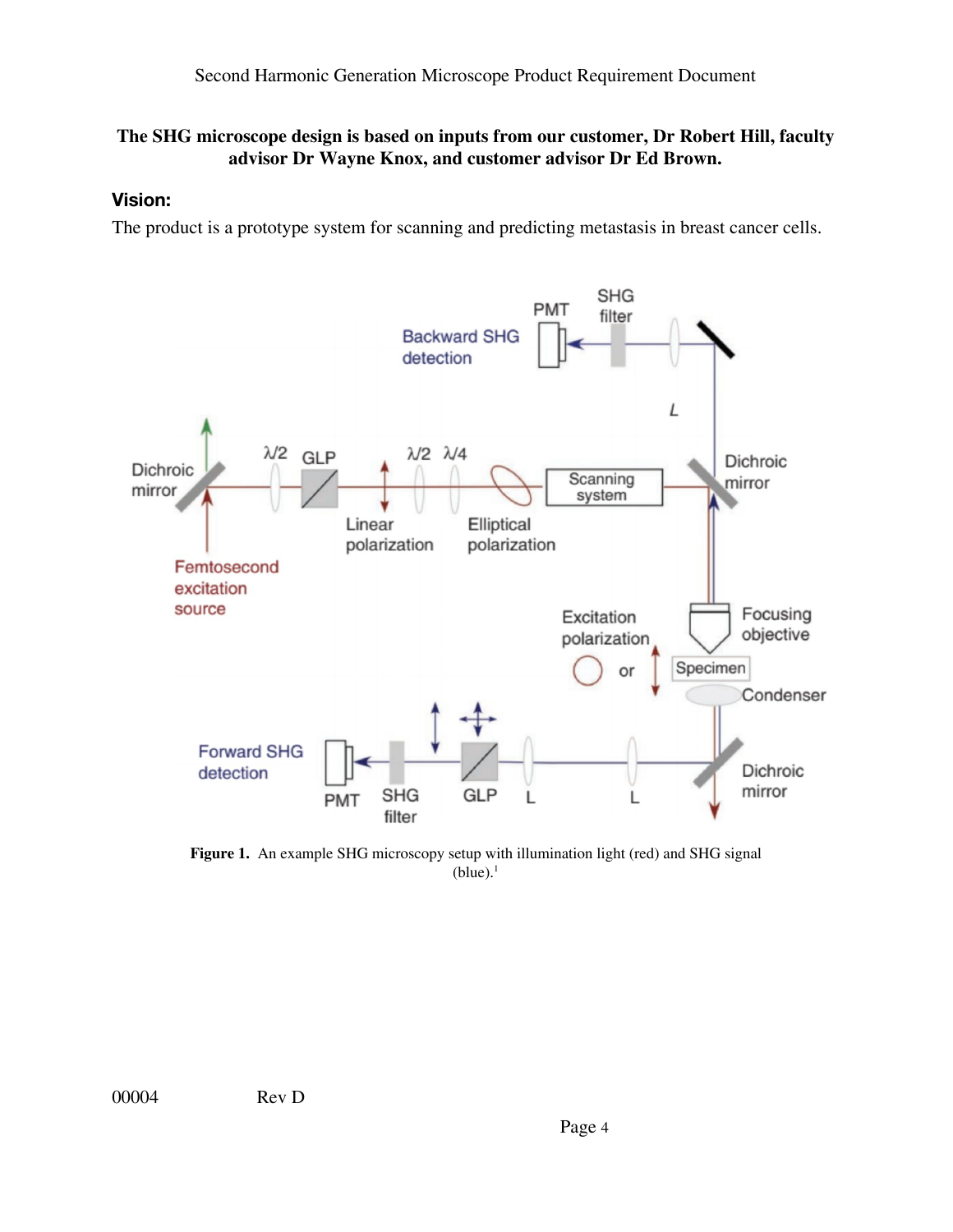## <span id="page-4-0"></span>**Environment:**

This device is intended to work in a central laboratory setting, not in smaller laboratories in hospitals.

## **Temperature**

65-75 °F – Operation range (room temperature)

## **Relative Humidity**

Non-condensing

#### **Power**

Outlet (120 V)

## **Regulatory Issues:**

The microscope must conform with ANSI Z136 laser safety standards.

The microscope must receive FDA approval as a diagnostic device or operate under the CLIA exemption to the FDA rules for laboratory developed tests (LDT).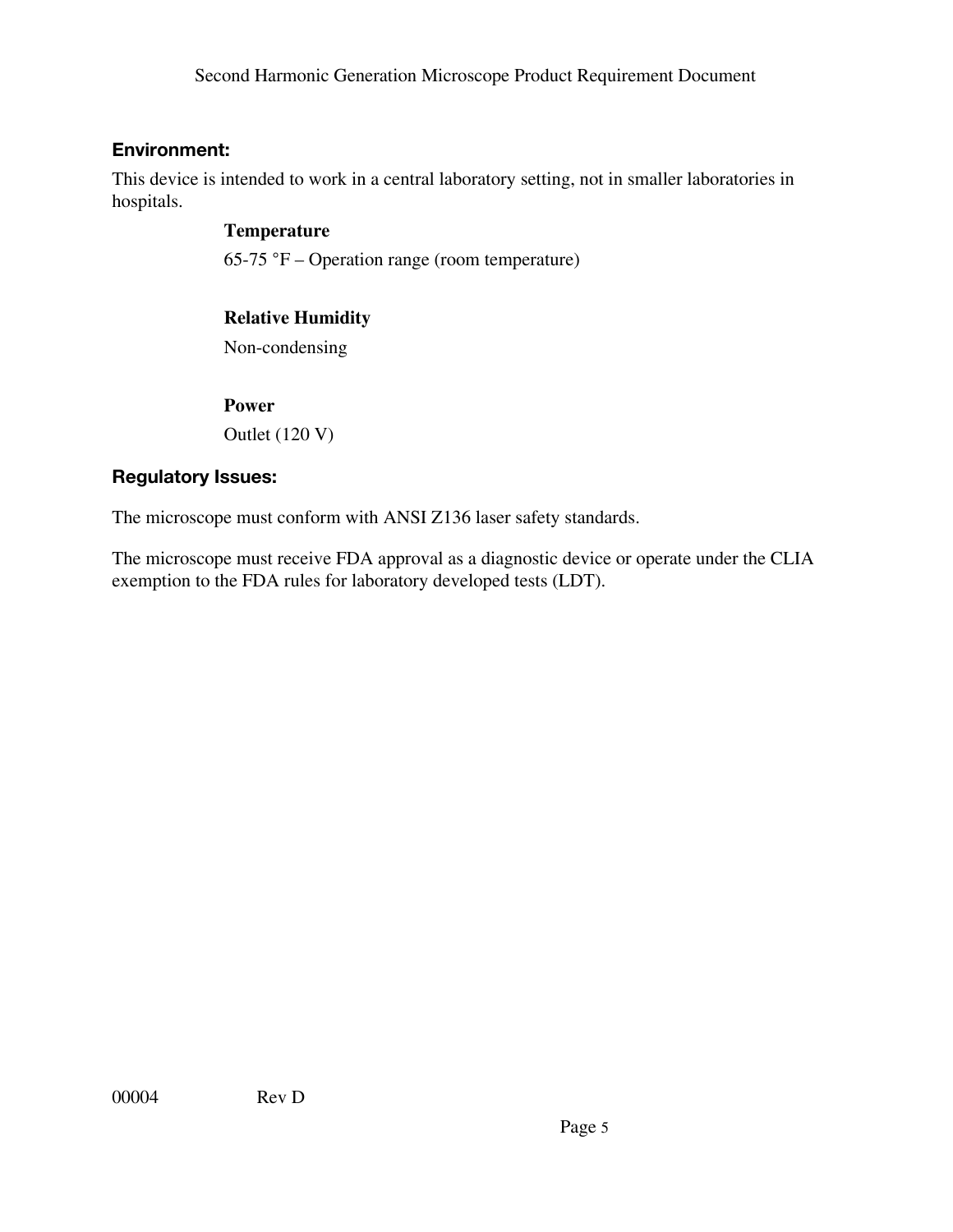## <span id="page-5-0"></span>**Fitness for use:**

#### **The scanner system will:**

Improve signal-to-noise threefold

Use a pulsed titanium-sapphire laser to illuminate the sample

Be optimized for signal strength with respect to the following parameters:

- Laser wavelength within the tuning range of the Ti-Saph Laser (~700 1000 nm)
- Laser average pulse power
- Laser repetition/pulse rate
- Dwell time of the optical scanner
- Choice of numerical aperture for focusing and collection optics
- Polarization of incident light and analyzer orientation

Not damage the tissue sample in any way:

- The SHG signal cannot change the collagen structure (detectable as a decrease in SHG signal intensity)
- Paraffin (used for sample fixing) cannot melt
- Avoid creating autofluorescent or two-photon fluorescent signals, or at least understand and know how to remove this signal.

Be simple enough to be operated consistently by a technician

Make accurate, repeatable measurements of F/B to objectively predict tumor metastasis

Use two microscope objectives (forward, backward) one to focus the beam into the sample and both to be used as collection optics

Use a standard oncology lab prepared slide with cover slip as the object

Have a standardized and repeatable calibration method

Use a detector optimized for the SHG signal wavelength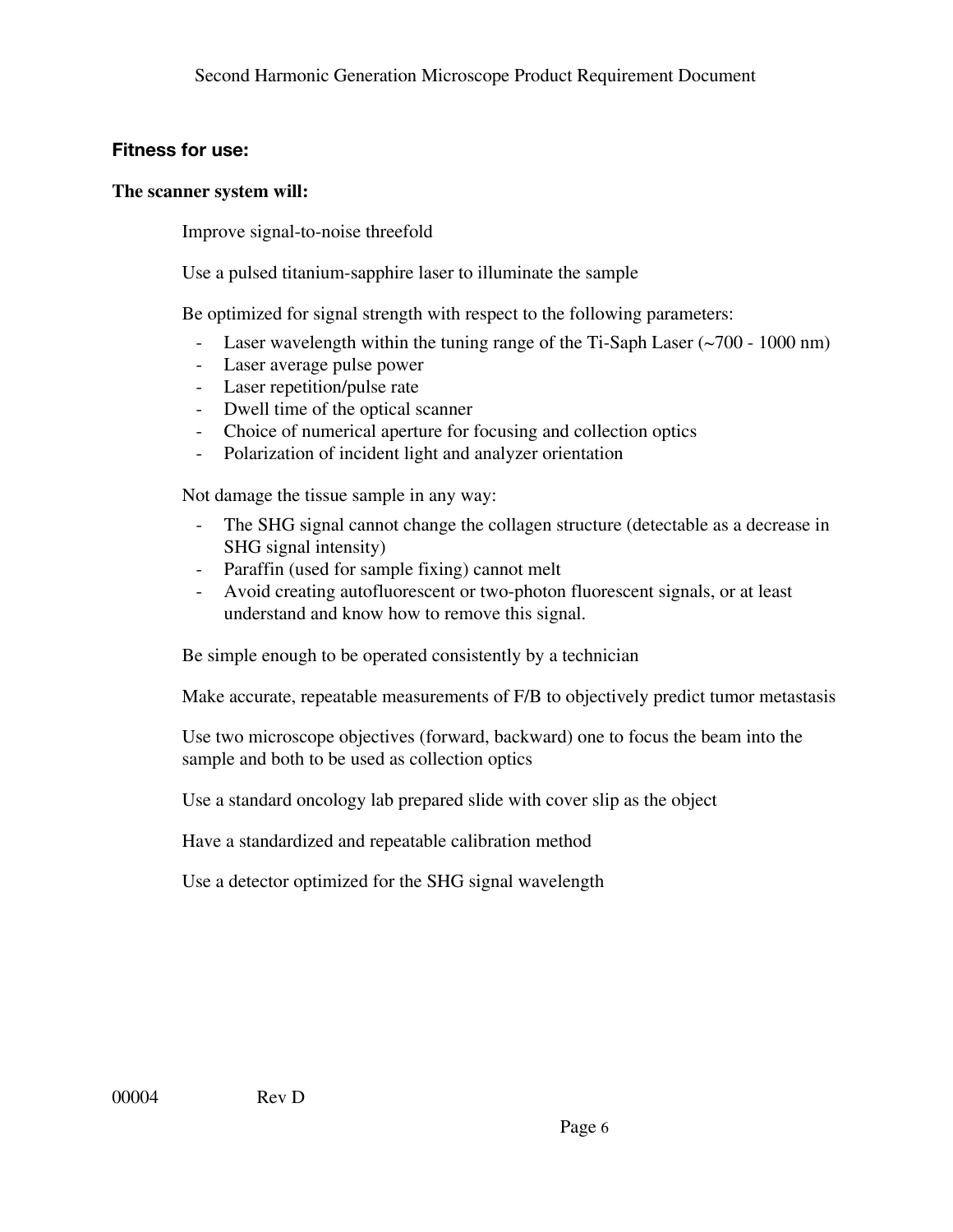#### Second Harmonic Generation Microscope Product Requirement Document

#### **If time and resources allow, the system may:**

Be accompanied by new image processing software to efficiently analyze results with larger data sets

Use a different detector to the PMTs already in use, such as an APD. Choice will be based on noise floor and quantum efficiency

#### **What we are not responsible for:**

Getting FDA approval for the microscope as a diagnostic device. Getting biopsy samples and rat tail samples for the experiment

#### **Timeline for the fall semester:**

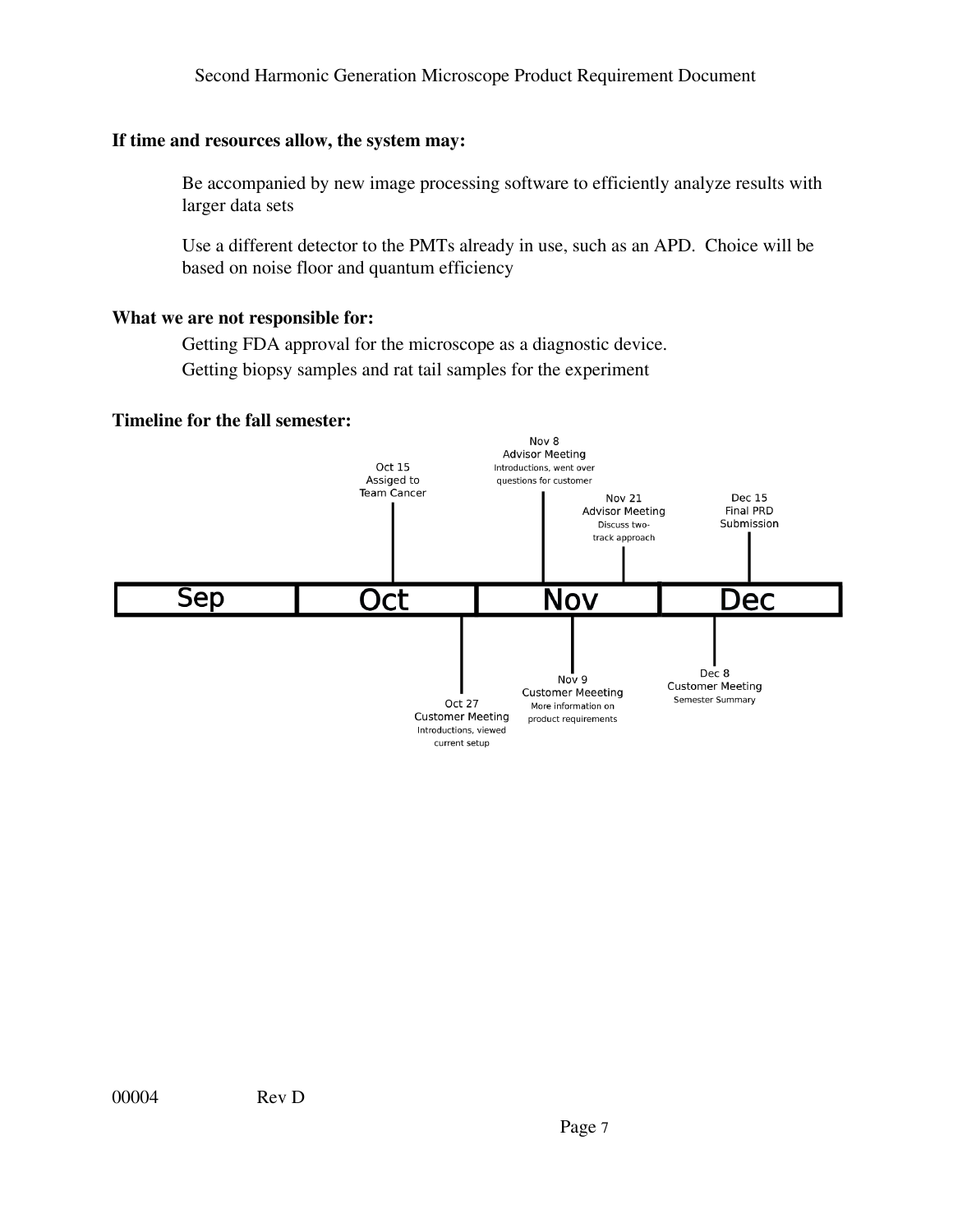| <b>Approx Time:</b>        | <b>January</b>     | <b>February-March</b> |             | April            |
|----------------------------|--------------------|-----------------------|-------------|------------------|
| Track I (EB Lab):          | Dosimetry Plans    | Experiments           |             | Results/Redesign |
| <b>Track II (WHK Lab):</b> | Plan New<br>System | Parametric<br>Study   | Experiments | Results/Redesign |

| <b>SOURCE</b>         | <b>TRACKI</b><br>(BROWN LAB) | <b>TRACK II</b><br>(KNOX LAB) |
|-----------------------|------------------------------|-------------------------------|
| Laser                 | Ti:Sapphire                  | <b>Yb Fiber</b>               |
| <b>Pulse Duration</b> | 110 fs                       | $250$ fs                      |
| <b>Rep Rate</b>       | <b>80 MHz</b>                | $1-15, 60 MHz$                |
| Wavelength            | <b>810nm</b>                 | 1035 <sub>nm</sub>            |
| Power                 | $0-2$ W                      | $0-30$ W                      |

## **Two Track Overview: TRACK I**

**Planned Spring Testing Timeline:**

We will utilize the existing optical setup in Professor Ed Brown's lab to test the effect of altering laser power on signal to noise. As laser power is increased, we expect to see a proportional increase in SHG signal. As power is increased, eventually the collagen structure will be damaged and SHG will decrease. We aim to experimentally determine this damage threshold.

## **TRACK II**

In Dr. Knox's lab, we will utilize a similar laser (see above chart) to parametrically determine the effects of other variables on signal to noise. We plan to optimize:

**-Repetition rate of the laser -Polarization -Detector Choice -Collection and Focusing optics (NA, spot size, etc.) -General Optical setup (Filters, beam path etc.)** While monitoring SNR and avoiding the damage threshold determined in track I.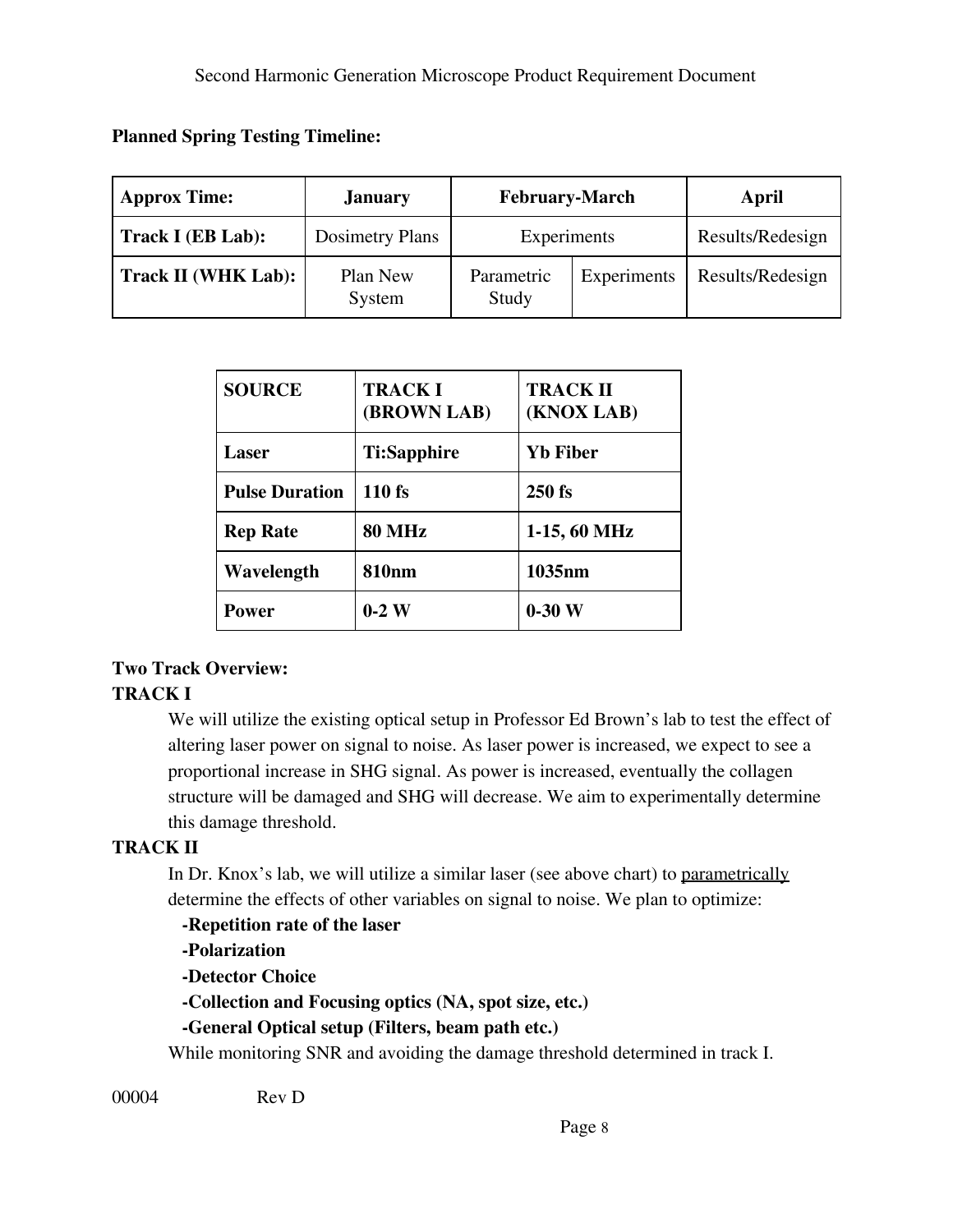#### **Track I:**

In the first research track, based in Dr Brown's lab, we will use the current system to explore the limits of exposure that collagen samples can take to input light before becoming damaged. We will consider the input power of the current setup, and measure how the SHG signal changes as we increase the input power. Other signals, such as autofluorescence and two-photon fluorescence must also be detected as they are a sign of fibril bonds breaking. If time allows, the scan speed may also be considered.



**Figure 2.** The expected change in SHG signal strength as a function of input laser power assuming no sample damage (red), and expected results on real samples (blue).



**Figure 3.** Various collagen signal intensities as a function of temperature. SHG signal (▼) is shown to decrease significantly past room temperature (23°C). (Reference 3)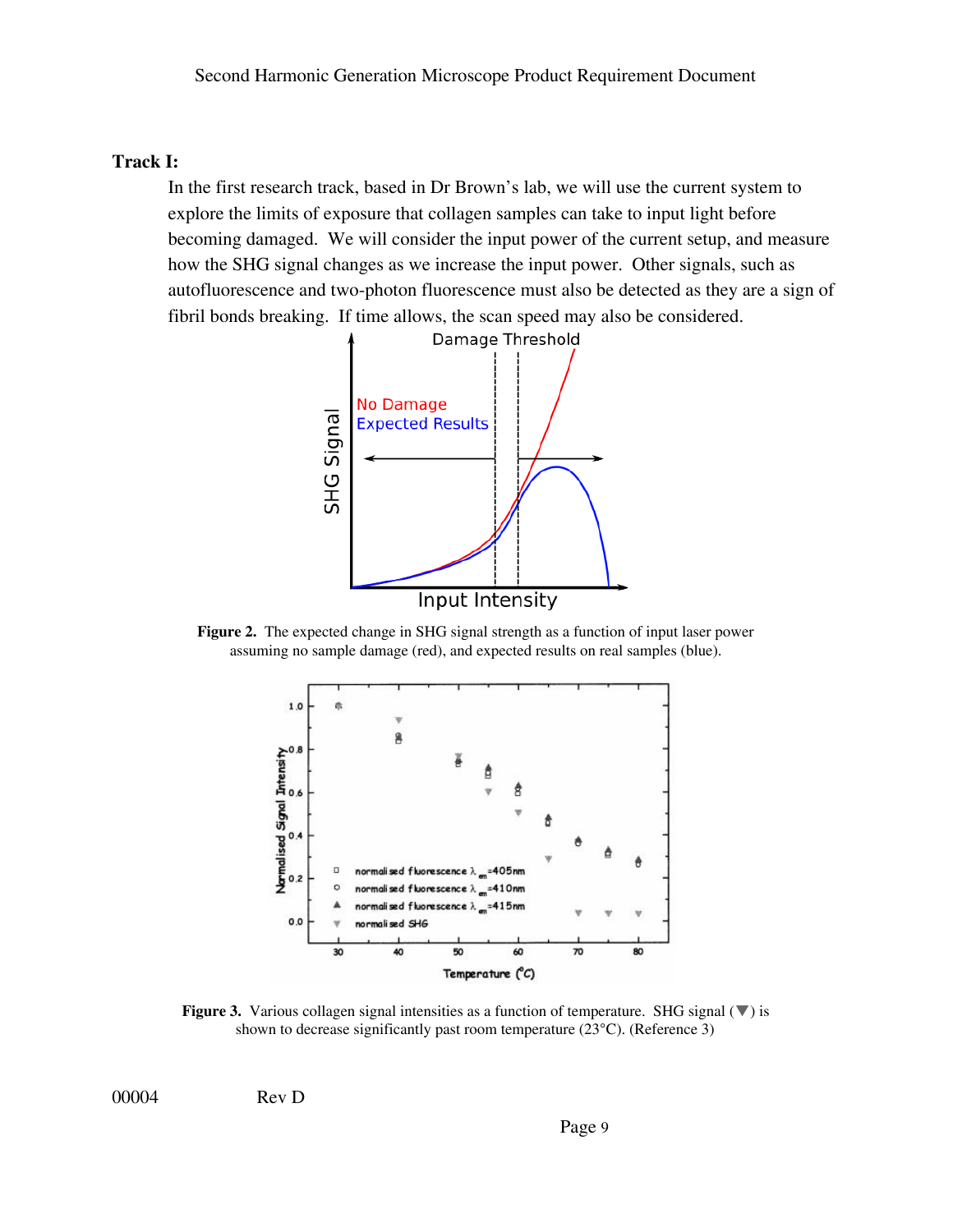## **Track II:**

In the second research track, based in Dr. Knox's lab, we will consider what can be changed for the first prototype system and what factors affect the conversion efficiency from input energy to SHG signal (rep rate, peak power, etc.).

We will consider the results of the first track experiments to perform a top to bottom optical redesign of the instrument. This design will attempt to

**-Maximize SHG signal from collagen**

**-Minimize system noise**

**-Minimize build cost**

Our end goal is a threefold increase in signal to noise ratio.